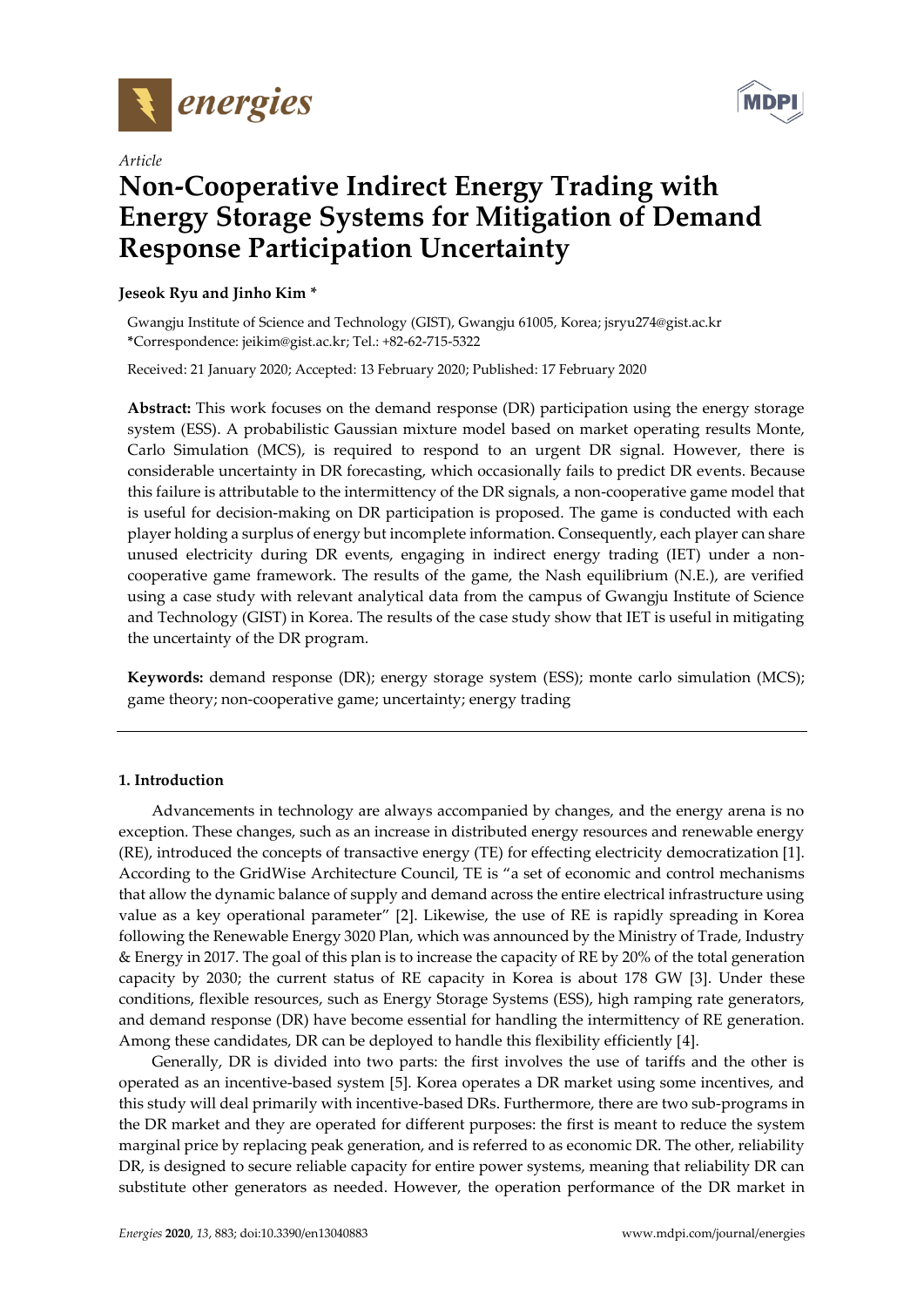Korea remains unsatisfactory. By way of illustration, in 2018, seven DR dispatch signals were ignored, even though they satisfied the dispatch conditions. This uncertainty makes potential participants reluctant to join the market, and current market operation results show less activity than that observed last year [6]. However, global trends leave little doubt that DR is an indispensable resource. Accordingly, there are studies providing precedents for the use of DR in Korea [7–9]. Kang and Lee [7] studied the capacity for participation in the DR program in Korea. In [8,9] there are suggestions regarding the ESS algorithm needed for participation in the economic DR. However, this approach is very limited, and the effects of participation are minimal. Thus, this suggestion is unlikely to appeal to potential participants.

The Guide to the expression of Uncertainty in Measurement (GUM) is one of the well-established approaches toward evaluating the uncertainty problem [10]. However, GUM approach has some critical limitations [11] and as a way of overcoming the limitations of GUM, Monte Carlo Simulation (MCS) is being considered as an advanced approach toward evaluating uncertainty [11–14]. For this reason, MCS is used to handle uncertainty in the electric field [15–17]. In [15,16], MCS is used to deal with the uncertainty problem in DR, and Shi [17] estimated uncertainty from household energy data with MCS.

As rational decision-makers agree that game theory is a powerful mechanism for coping with complex interactions [18], this theory is a fitting approach to solving the many decision-making problems encountered in the power industry [19]. In fact, game theory is already used for decisionmaking processes in various fields in the power system. Prior work [20] suggests that game theory consists of two segments, the cooperative game and the non-cooperative game. A cooperative game is mainly used by groups of players to achieve shared joint objectives, and this game is applied in the power system to model allocations of shared energy [21–23]. In non-cooperative games, each selfregulating player makes its own determination and this may serve the interests of each player suitably [20]. This advantage supports the implementation of the non-cooperative game to model the interactions of the prosumer's behavior [24–28]. Reference [24] introduces a non-cooperative game that shows the ESS scheduling pattern resulting from Nash equilibrium (N.E.). In addition, [25] uses the game to suggest purchasing strategies from a retailer's perspective. Finally, other studies show that the non-cooperative game constitutes an effective method of handling DR decision-making [26– 28]. These results support the notion that the non-cooperative game could provide a satisfactory way of responding to problems with DR.

An ESS algorithm for participating in economic DR is suggested in [8], but the results show that there is no economic rationale for participating in the DR with ESSs because of the low-level benefits of economic DR. Thus, this work proposes suggestions on ways to use the ESS to participate in a reliability DR program that ensures greater benefits exhibiting uncertainties. Furthermore, a noncooperative game allowing the DR participants to use indirect energy trading (IET) to share surplus electricity and to decrease the uncertainties in the current DR conditions in Korea is described. As a result, the DR participation of ESS is profitable through IET.

## **2. Demand Response Participation of Buildings with ESS in South Korea**

#### *2.1. Demand Response in Korea*

As mentioned earlier, the DR market is operated using two sub-programs. Unlike economic DR, which is operated on the principle of day-ahead bidding, reliability DR is operated on more of a realtime basis. For example, in reliability DR, the Korea Power Exchange (KPX) dispatches a signal to all participants one hour ahead of the projected need, and the participants must respond to the signal. Thus, predicting the dispatching of a signal is difficult and, because this uncertainty is directly related to the participants' anticipated benefits, the uncertainty causes them to hesitate using their ESS to cooperate with the DR program [8]. Likewise, participants can receive two types of payments if they participate in the reliability DR. The first is based on actual performance, and the other is proportional to the register capacities, and is a type of capacity payment. However, if they fail to respond to a signal on more than three occasions in a year, they cannot receive any payment even when they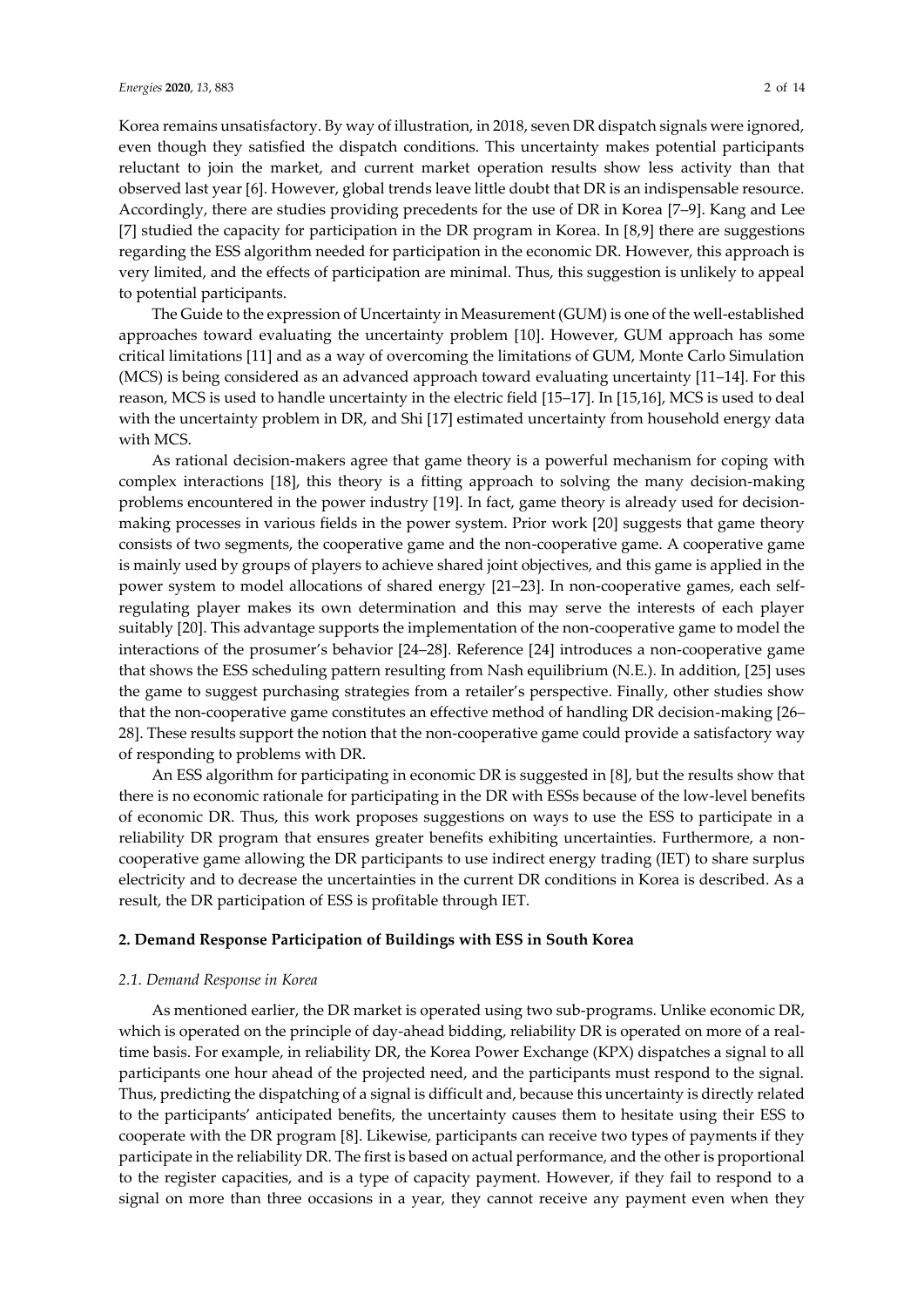respond to the other signals. This response is calculated relative to the historical load data, which is called the Customer's Base Line (CBL).

#### *2.2. Operational Strategy of ESS for DR Participation*

For the prediction of DR operations, we must consider two elements: the day on which the DR event occurs, and the time at which the DR signal is dispatched. There are a set of conditions that trigger a reliability DR dispatch, and they are related to demand level and supply reserve, so it is possible to predict the day of an upcoming dispatch to a certain extent by considering the demand and supply. Thus, we assume a prediction rate for the day of a DR event. Meanwhile, we can sample the DR event time by developing a probabilistic model based on performance results. Table 1 shows the operational results in the Korean DR market, which is used to construct a model that forecasts the time of the DR event.

| Year                                    | 1st Year<br>$(14.12 -$<br>15.11) | 2nd Year<br>$(15.12 -$<br>16.11) | 3rd Year<br>$(16.12 -$<br>17.11) | 4th Year<br>$(17.12 -$<br>18.11) | <b>Total</b> |
|-----------------------------------------|----------------------------------|----------------------------------|----------------------------------|----------------------------------|--------------|
| Total dispatch time [h]                 | 8                                | 9                                | 14                               | 30.5                             | 61.5         |
| Average dispatch time<br>(duration) [h] | 2.334                            | 2.25                             | 2.143                            | 1.961                            | 2.098        |
| Capacity [GW]                           | 2.44                             | 3.27                             | 4.35                             | 4.12                             |              |

**Table 1.** Reliability DR operation results in Korea, in 12-month increments.

As shown in Table 1, the number of samples are insufficient, so we use Bayesian estimation to infer the probabilistic model because it is reliable even with small samples [29]. The estimated model is a Gaussian Mixture Model (GMM), and the appearance of the probability distribution function calculated from Equation (1) is as shown in Figure 1.



Figure 1. Probabilistic model of reliability demand response (DR) prediction.

The performance in a reliability DR call is calculated using the CBL, which is estimated by considering the average load profile during the five days before the signal is dispatched. Thus, the ESS operational strategy involves consideration of the time of the DR event, as well as the customer's pattern of load in the CBL.

Consequently, two ESS scheduling patterns are suggested, and they are developed using the probabilistic model and the CBL. The ESS specifications are assumed to be 500 kWh capacity, with an 80% depth of discharge 80%; meaning that the lower limit of the ESS state of charge (SOC) is 10% and the upper limit is 90%. Moreover, the wear-out cost is not considered here. The first pattern is the probabilistic method; according to the probabilistic model (Figure 1); 10 a.m. has the highest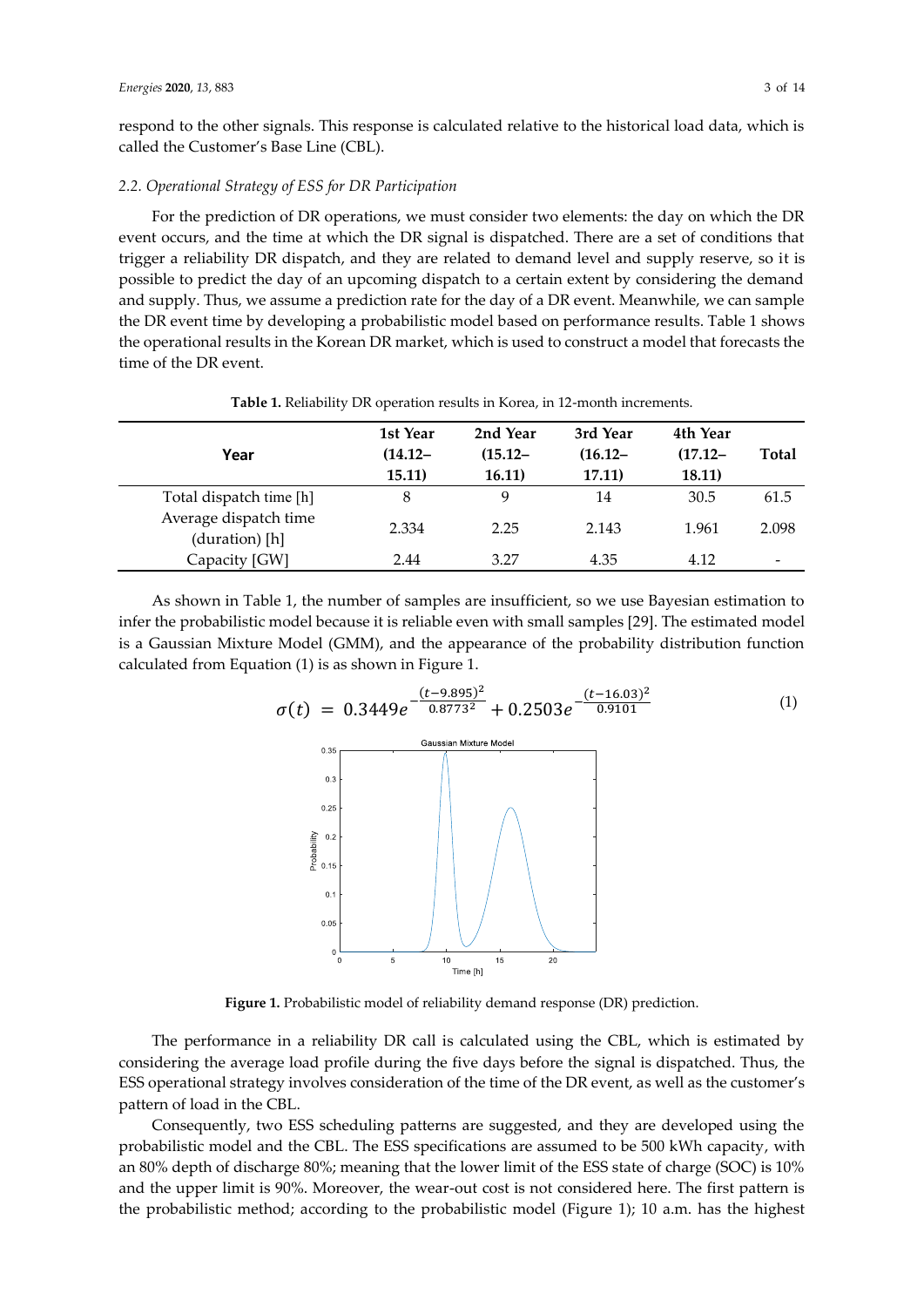potential for the occurrence of a morning DR event, and 4 p.m. exhibits the highest potential for an event in the evening. As the probability of a DR event is relatively higher, if the ESS is expected to discharge relatively less power during this time, the remainder of the capacity can be used for DR situations. For example, if the ESS discharge pattern for a CBL is 40 kWh at 10 a.m., as shown in Figure 2, about 360 kWh can be used in a DR event, while approximately 350 kWh is available at 9 a.m. Thus, the high probability of a DR event leads to low discharge patterns for the CBL; Figure 2 confirms that the results reflect these expectations. Another method involves shutting down the ESS for five days before the CBL, it means there is no variation in ESS scheduling during five days. This strategy necessitates a participant to refrain from operating the ESS when a DR event day is predicted. In this case, the opportunity cost should be considered because the participants would have derived benefits from arbitrage if they had not chosen this method.



**Figure 2.** Energy Storage Systems (ESS) scheduling with Gaussian Mixture Model (GMM).

# *2.3. Uncertainty of DR Participation from Monte Carlo Simulation (MCS)*

The operational results (Table 1) allow us to assume that every DR event will last for approximately two hours, and in the last year of the dataset, DR events were recorded for about 30 h. Therefore, we set a scenario wherein a DR signal occurred on 15 days during the year (Scenario 2 in Table 2). Furthermore, according to KPX (ISO in Korea), there is an upper bound on the total time of DR events equaling 60 h per year. Thus, a high frequency of DR signals would correspond to 25 days during a year, and a low frequency of DR signals would correspond to five days in a year, as seen for years 1–3 in Table 1. Furthermore, the DR event could be forecasted as mentioned earlier, so the ability to predict the day of a DR event is assumed to exhibit 50% accuracy. With these parameters, we generated 500,000 prediction profiles for each scenario, and the parameters are as shown in Table 2.

| Table 2. Monte Carlo Simulation (MCS) parameters. |  |  |
|---------------------------------------------------|--|--|
|---------------------------------------------------|--|--|

|                                            | Parameters |
|--------------------------------------------|------------|
| DR event duration time [h]                 |            |
| Day of DR signal in scenario 1 [day/year]  | .5         |
| Day of DR signal in scenario 2 [day/year]  | 15         |
| Day of DR signal in scenario 3 [day/year]  | 25         |
| Prediction Probability of DR event day [%] | 50         |

The uncertainty of DR participation means that DR participants will not receive payments because of non-compliance with the DR signal from failure of DR prediction. This is where the concept of marginal capacity, which is similar to the marginal generator in economic dispatch, is introduced. It means if the DR register capacity of ESS is slightly increased over the marginal capacity, the uncertainties of DR participation are dramatically increased. Figure 3 show this concept well.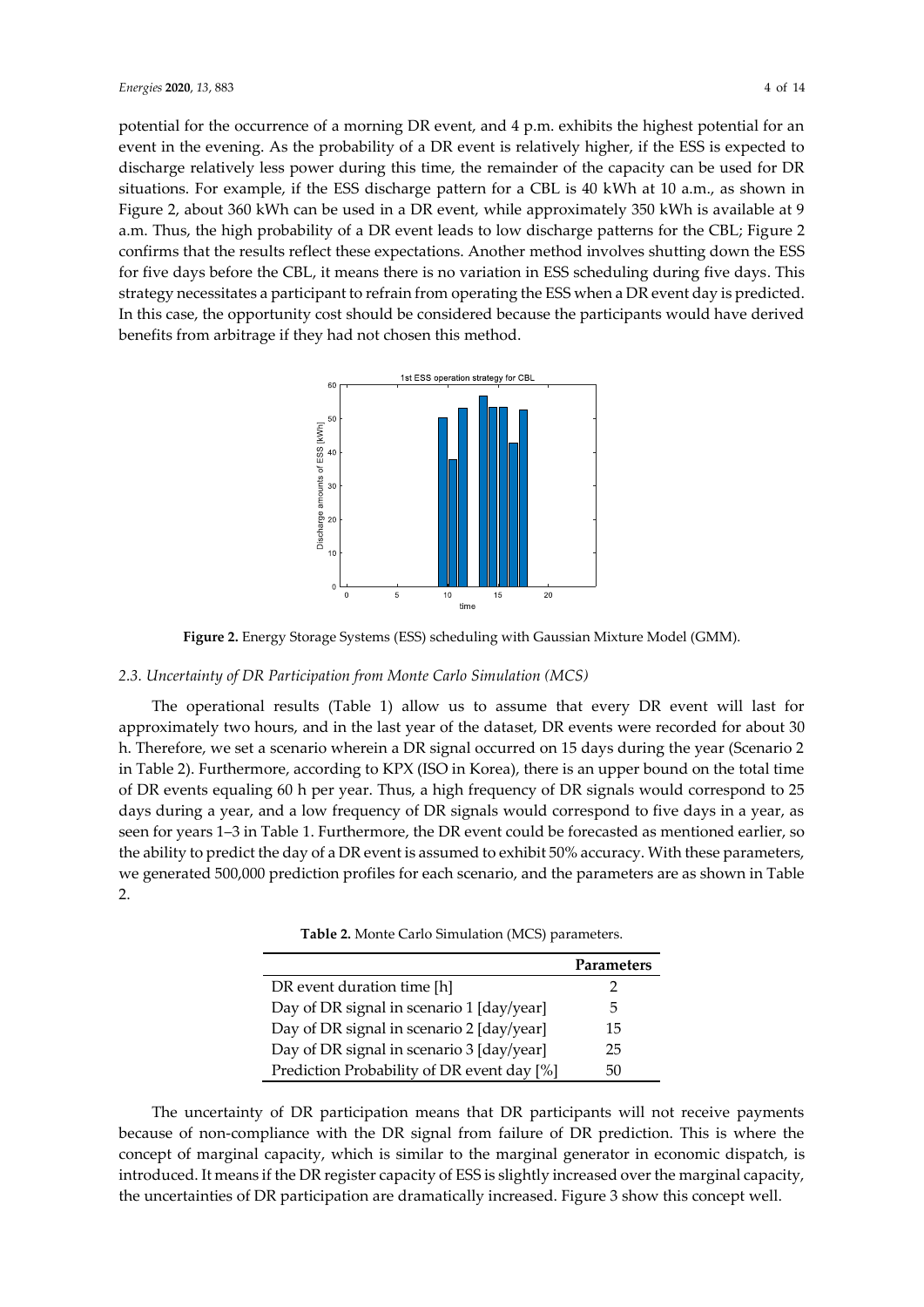Method 1 is showed in Figure 3a, and if participants participate in DR at 50% or 51% of their ESS capacity, the uncertainty is similar. However, if they choose the marginal capacity, which is 52% in method 1, their uncertainty jumps (yellow bar in Figure 3). Likewise, Figure 3b shows that the marginal capacity of method 2 is 72%. In scenario three, the meaning of marginal capacity is removed by the high uncertainty.



**Figure 3.** Uncertainty by ESS register capacity of each method: (**a**) method 1, (**b**) method 2.

At this point, a trade-off relationship has occurred; if registered capacity is high, both benefits and uncertainty are high. Thus, we suggest three strategies for considering the trade-off relationship. The first one is a very conservative type. Although the marginal capacity of the method 1 is 52%, they participate with 30% of their ESS capacity, and there is a low uncertainty. The next strategy involves participating with 50% of ESS capacity, an amount close to the marginal capacity of method 1. Finally, an aggressive producer may choose the high risk-high return strategy of participating with 70% of ESS capacity, which is again close to the marginal capacity of method 2. The results of each strategy are conducted by MCS with 500,000 samples.

As Strategy 1 is the most conservative, its uncertainty is lowest; since Strategies 2 and 3 both operate close to the marginal capacity, their uncertainties are similar and high.

In summary, each participant can predict the DR event day on a yearly basis, and the three scenarios show the prediction results. Five days before the DR event, the participants control their ESS scheduling patterns to comply with their participation method. On the day of the DR event, they guess the DR event time by sampling from the GMM probabilistic model. If their predictions are correct, then their participation in the DR ends successfully. However, as the process of DR participation through ESS is based on a series of forecasts, the uncertainty from forecast failure is not negligible. Figure 4 shows the process of DR participation through the ESS.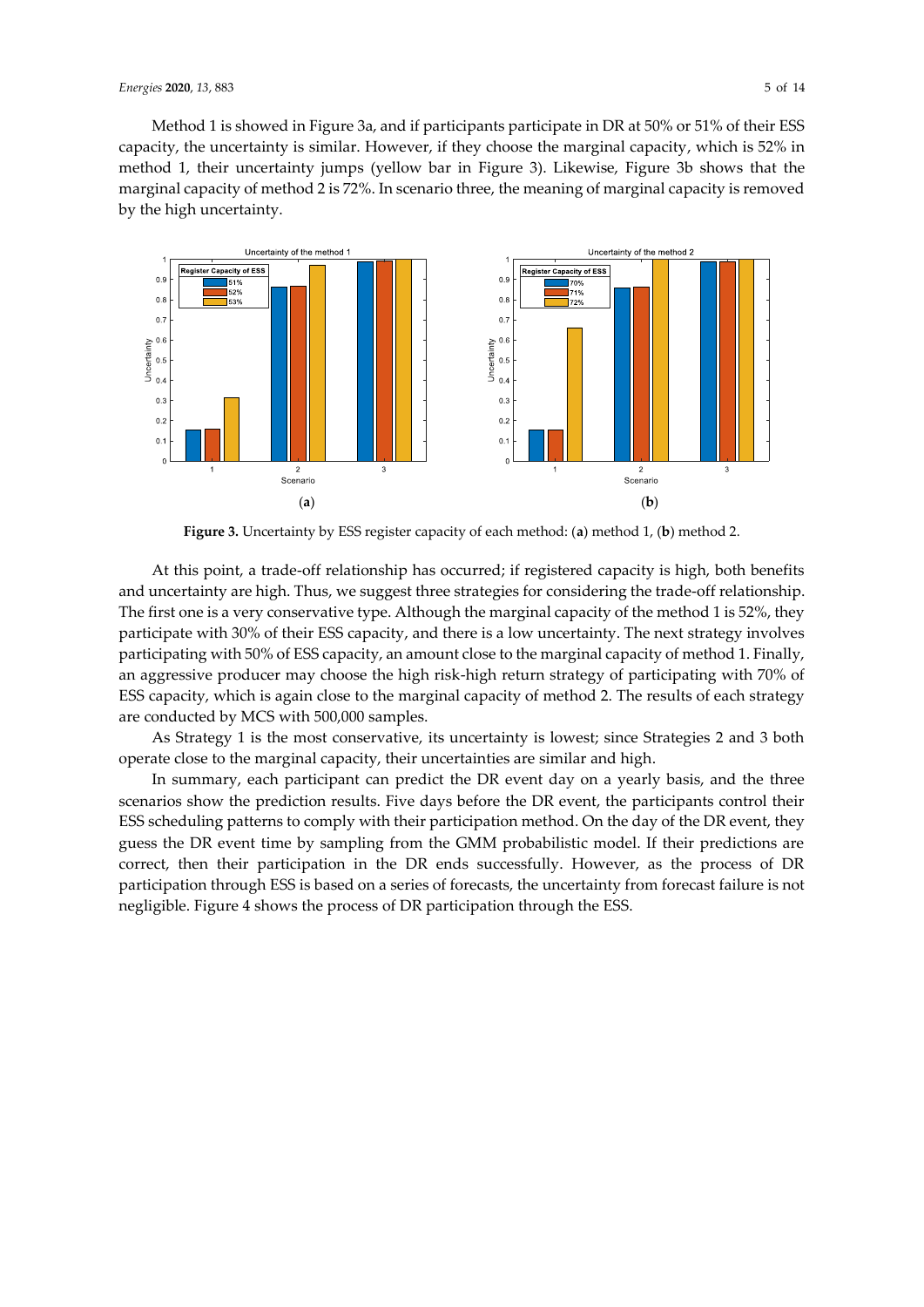

**Figure 4.** DR participation process with ESS.

# **3. Indirect Energy Trading with the Non-Cooperative Game**

#### *3.1. Indirect Energy Trading with Incomplete Information*

The results of the suggested strategies exhibit relatively high uncertainties, except for the condition with rare DR signals (Scenario 1), and this shows that, if a DR event happens more frequently than is typical, a rational participant would choose Strategy 1. Even though the results could encourage producers to participate in the DR program with their ESS, it would not be especially tempting to participants in light of the high uncertainty.

Kim et al. [23] suggested that prosumers could trade their electricity in a microgrid (MG) under peer-to-peer (P2P) conditions. However, in the case of IET as suggested in this work, surplus electricity is only shared through ESS systems. Moreover, IET does not affect the utility or retailer, but only the distribution system. Thus, if the prosumers make reasonable payments to the distributed system operator, such as those for connection charges, IET could feasibly be profitable.

The IET is based on the game that is conducted by considering the needs of each player who complies with the DR signal. Furthermore, the DR prediction for each player will be different, so some participants whose prediction are accurate will profit by complying with the DR signal, and others will fail to respond. The object of the game is derived from this mismatch. A failing actor might want to obtain some surplus electricity from other players in order to comply with the DR signal, even though the price is a little high. In this manner, participants who predict the DR signal successfully will sell their unused electricity during the DR event if they have any extra electricity after responding to the DR signal. Success and failure rates would be comparable for participants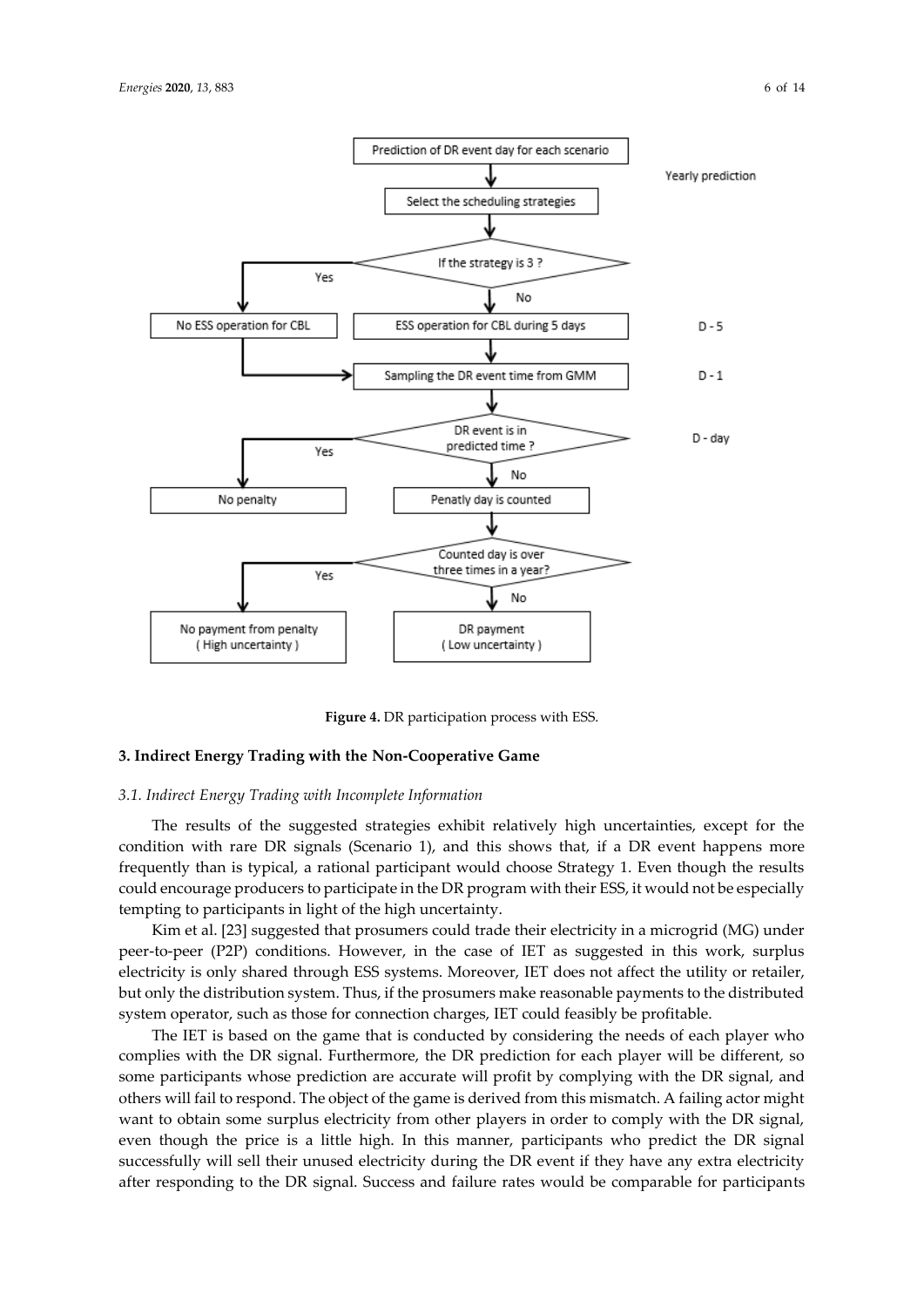whose prediction ability is equal. Thus, each participant would choose to play the game if it could reduce uncertainty, since that would ensure that total benefits are increased.

From an economic perspective, each DR participant becomes a prosumer who could be both seller and buyer, meaning that, if they need more electricity for their DR signal response, they will function as a buyer. In contrast, they will become a seller if they have surplus electricity. Thus, if the indirect trading fee is slightly higher than the retail price, IET becomes feasible from an economic standpoint. For example, if the prosumer could lessen the uncertainty of DR participation by participating in IET, and the entire expected payoff after IET is increased, they would gladly buy the electricity despite the slightly higher price. Likewise, when they become a seller, they are willing to participate in energy trading, as the price is higher than the retail price. In short, a rational player will participate in the energy trading game if the condition in Equation (2) is satisfied:

$$
\pi_{DR, game} - C_{game} > \pi_{DR} \tag{2}
$$

where  $\pi_{DR,game}$  is the expected payoff with the game,  $\pi_{DR}$  is the expected payoff without the game, and  $C_{game}$  is the additional cost from participating in the game.

To sum up, an IET occurs when a DR signal is dispatched, where some participants are unlikely to respond to the DR. Furthermore, since each participant's DR prediction success rate is assumed to be the same, each participant becomes either a buyer or a seller every time a DR event occurs. The overall schematic of the IET is illustrated in Figure 5, and the DR event n is determined by the scenario. For example,  $n = 5$  for scenario 1,  $n = 15$  for scenario 2, and  $n = 25$  for scenario 3.



**Figure 5.** Schematic of Indirect Energy Trading.

3.2.1. Components of the Non-Cooperative Game

*<sup>3.2.</sup> Non-Cooperative Game Framework*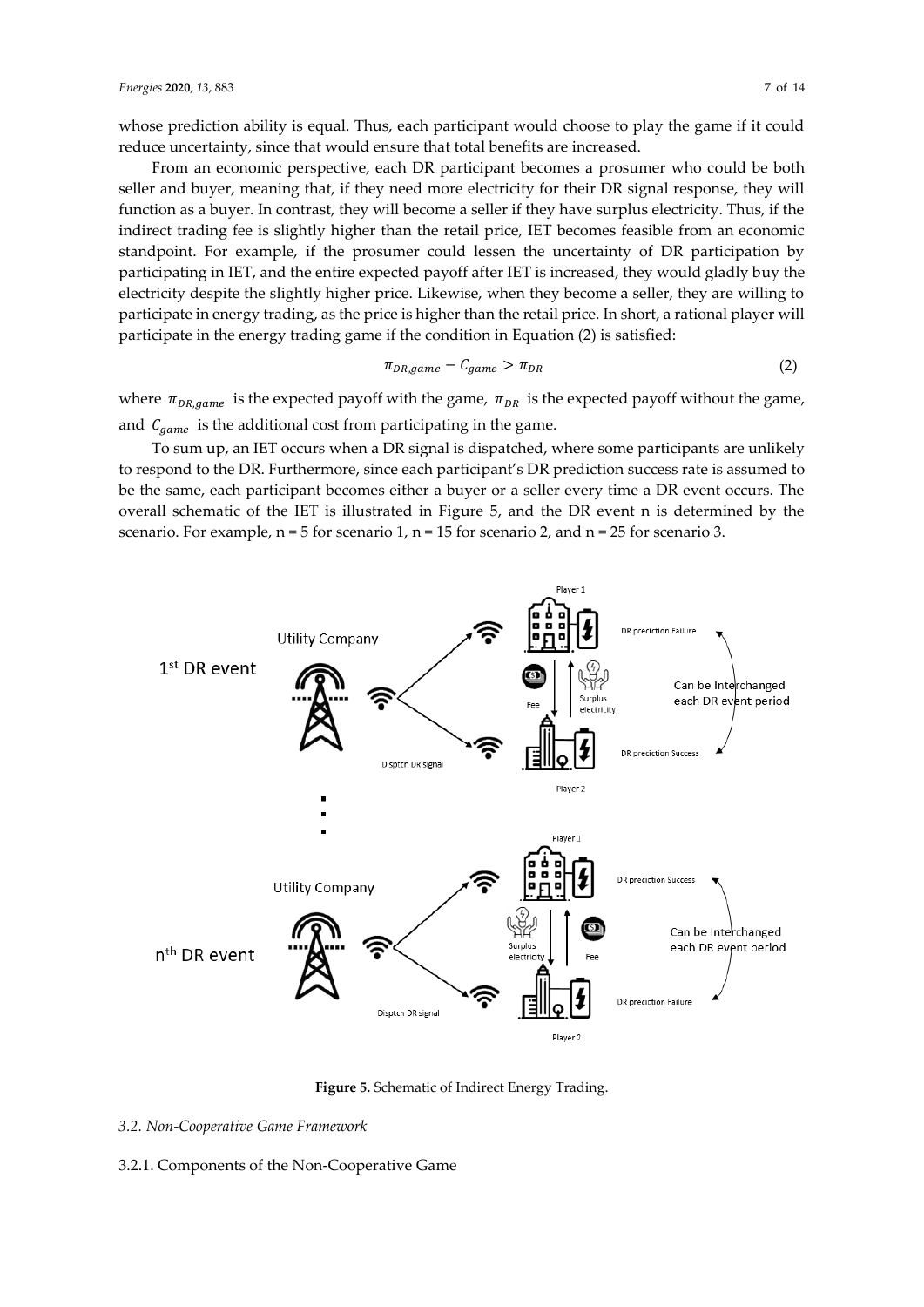In general, a game is made up of the set of players, the payoff, and the strategy. At first, DR participants will play this game to realize a better-than-expected payoff by decreasing the uncertainty of DR participation. Thus, the payoff for each player will be the incremental payoff for DR engagement. Finally, the strategy set is defined as  $s_i^m$ , which means that player *i* will choose the strategy  $m$  (s  $\in$  S) and the strategy is related to the amount of the DR register capacity with the ESS.

#### 3.2.2. Probability Distribution

For the game, we consider the scenario conditions for MC simulation noted as  $\sigma_d$ , and the probability of the scenario is:

$$
\sum_{d} P(\sigma_d) = 1, \text{for } d = 1, 2, 3 \tag{3}
$$

As the game is incomplete, the player will choose a strategy without knowing the other players' strategies and the strategic probability player  $i$  and  $j$  will choose each strategy  $m$  and  $n$  with scenario  $\sigma$  is defined as  $\psi_i^{\sigma}(m)$ ,  $\psi_j^{\sigma}(n)$  and the probability set is:

$$
\psi_i^{\sigma} = [\psi_i^{\sigma}(1), \psi_i^{\sigma}(2), \cdots, \psi_i^{\sigma}(m)] \tag{4}
$$

$$
\psi_j^{\sigma} = \left[ \psi_j^{\sigma}(1), \psi_j^{\sigma}(2), \cdots, \psi_j^{\sigma}(n) \right] \tag{5}
$$

In addition, we define the strategy profile in which player  $i$  will choose strategy  $m$  and player *j* will choose strategy *n*, regardless of the scenarios, and  $\eta_{mn}$ , and  $\eta_{mn}$  are calculated as:

$$
\eta_{mn} = \sum_{d} P(\sigma_d) \psi_i^{\sigma}(m) \psi_j^{\sigma}(n), \qquad (6)
$$

where

$$
\sum_{m \in \mathbf{M}} \sum_{n \in \mathbf{N}} \eta_{mn} = 1 \tag{7}
$$

## 3.2.3. Expected Payoff

From the Probability Distribution, we can define the expected payoff function for each player when their strategy is  $m$  or  $n$ , and this payoff function will be used to find the N.E.:

$$
EP_i^{\sigma} = \sum_{n \in \mathbb{N}} \vartheta_i^m(n) \cdot B_i^{\sigma}(s_i^m, s_j^n)
$$
\n(8)

where *n* is the other player's strategy ( $n \in \mathbb{N}$ ). The conditional probability  $\vartheta_i^m$  is defined for a player *i* using the strategy  $m$  and player *j* using the strategy  $n$ :

$$
\vartheta_i^m(n) = prob(s_i^n | s_i^m) = \frac{\eta_{mn}}{\sum_{n \in \mathbb{N}} \eta_{mn}} \tag{9}
$$

The conditional payoff of a player *i* is defined as  $B_i^{\sigma}$ 

$$
\mathbf{B}_{i}^{\sigma}(s_{i}^{m},s_{j}^{n}) = \begin{bmatrix} b_{i,11}^{\sigma} - \varphi_{11,total}^{\sigma} + \varphi_{11,total}^{\sigma} & \cdots & b_{i,m1}^{\sigma} - \varphi_{m1,total}^{\sigma} + \varphi_{m1,total}^{\sigma} \\ \vdots & \ddots & \vdots \\ b_{i,1n}^{\sigma} - \varphi_{1n,total}^{\sigma} + \varphi_{1n,total}^{\sigma} & \cdots & b_{i,mn}^{\sigma} - \varphi_{mn,total}^{\sigma} + \varphi_{mn,total}^{\sigma} \end{bmatrix}
$$
(10)

where  $b_{i,11}^{\sigma}$  is the additional expected payoff resulting from participating in the game, and  $\varphi_{mn, total}^{\sigma}$  is the transaction fee resulting when player *i* buys from player *j*. Similarly,  $\varphi_{mn, total}^{\sigma}$  is the transaction fee resulting when player  $i$  sells to player  $j$ . Those fees should satisfy these constraints:

$$
\varphi_{mn, total}^{\sigma} + \varphi_{mn, total}^{\sigma} = 0 \tag{11}
$$

$$
\varphi_{mn, \text{total}}^{\sigma} = \sum_{d \in \sigma} \sum_{t=1}^{24} \varphi_{mn, t}^{\sigma} \tag{12}
$$

$$
\varphi_{mn,t}^{\sigma} = P_{mn,t}^{\sigma} \big( \delta_{t,utility} + \varepsilon \big), \ \varepsilon >
$$
\n(13)

As two players incur the transaction fees, the total transaction fee should be zero, as shown by (11). Next, the total transaction fee should be the sum of transaction fees for total time periods and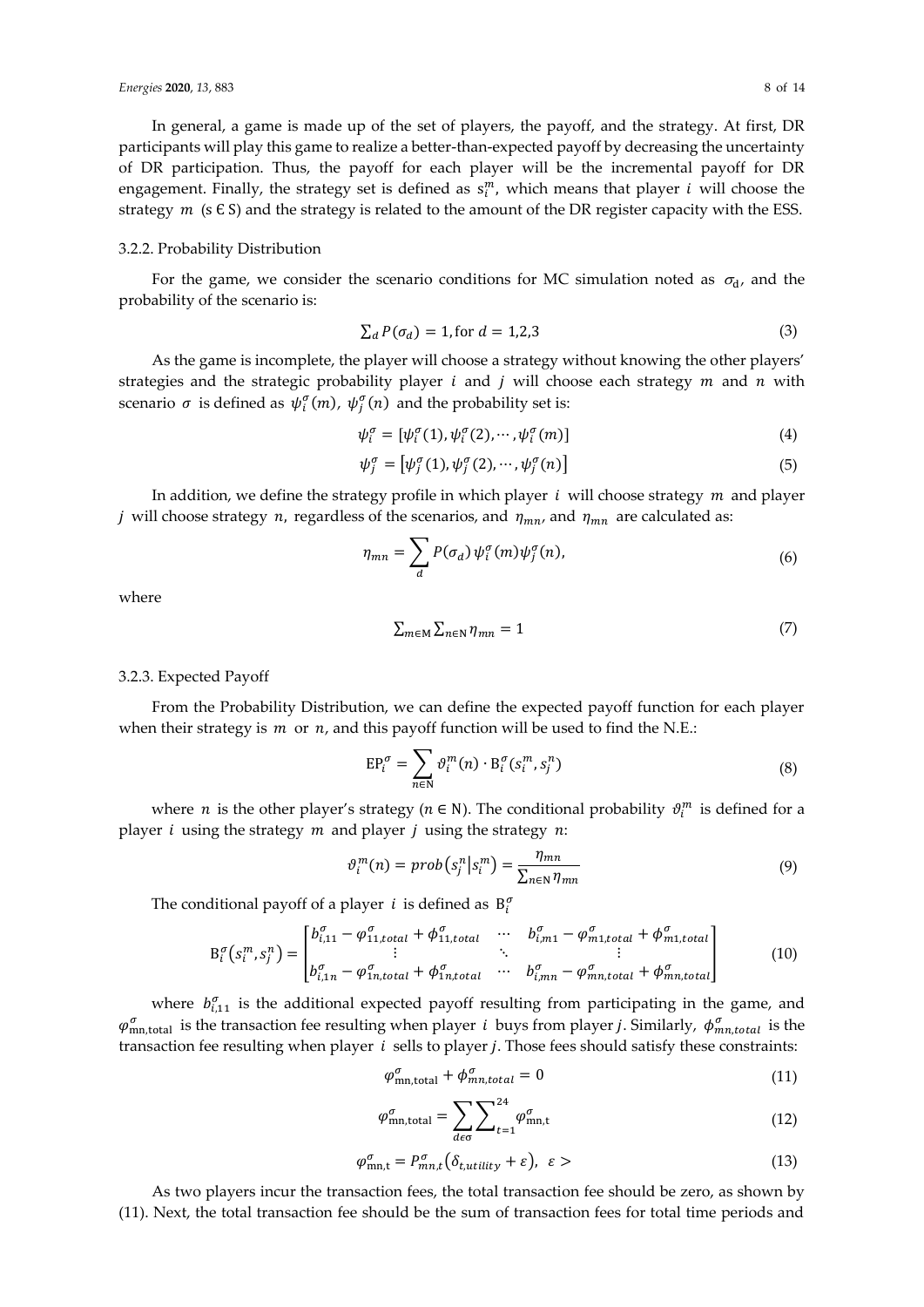Likewise, we can find the expected payoff for player  $j$  with strategy  $n$  as:

$$
EP_j^{\sigma} = \sum_{m \in M} \vartheta_j^n(m) \cdot B_j^{\sigma}(s_j^n, s_i^m)
$$
 (14)

where,

$$
\vartheta_j^n(m) = prob(s_i^m | s_j^n) = \frac{\eta_{mn}}{\sum_{m \in \mathbb{M}} \eta_{mn}} \tag{15}
$$

$$
B_j^{\sigma}(s_j^n, s_i^m) = \begin{bmatrix} b_{j,11}^{\sigma} + \varphi_{11,total}^{\sigma} - \varphi_{11,total}^{\sigma} & \cdots & b_{j,m1}^{\sigma} + \varphi_{m1,total}^{\sigma} - \varphi_{m1,total}^{\sigma} \\ \vdots & \ddots & \vdots \\ b_{j,1n}^{\sigma} + \varphi_{1n,total}^{\sigma} - \varphi_{1n,total}^{\sigma} & \cdots & b_{j,mn}^{\sigma} + \varphi_{mn,total}^{\sigma} - \varphi_{mn,total}^{\sigma} \end{bmatrix}
$$
(16)

#### **4. Case Study and Results**

For the N.E. of the non-cooperative IET, consider that two players are under symmetric conditions for convenience. Furthermore, only three strategies are used (as described in Section 2.3), i.e.,  $m = n = 3$ . The load data used are from buildings on the campus of Gwangju Institute of Science and Technology (GIST) in the Republic of Korea. The participation and settlement of the DR market are based on the electricity market rules of Korea [30].

Two players participate in the reliability DR program with 500 kWh ESS capabilities, and their uncertainty without the game is as shown in Table 3. Thus, the expected payoff without a noncooperative game is calculated from the product of uncertainty and payments.

| Frequency        |        | Scenario 1 Scenario 2 Scenario 3 |            |
|------------------|--------|----------------------------------|------------|
| Capacity         | (rare) | (average)                        | (frequent) |
| Strategy 1 (30%) | 0.011  | 0.227                            | 0.535      |
| Strategy 2 (50%) | 0.156  | 0.862                            | 0.988      |
| Strategy 3 (70%) | በ 157  | በ 862                            | 1992       |

**Table 3.** Uncertainty determined for strategies 1–3.

As Strategy 3 did not allow operation of the ESS for five days before the DR signal was dispatched, opportunity costs should be considered. This means that, if it did not participate in the DR with its ESS, the producer will receive the opportunity costs through arbitrage. Thus, their expected payoff is negative for frequent DR signals with Scenario 3 because they did not operate their ESS in preparation for 25 days of DR events.

#### *4.1. Simulation Condition and Expected Payoff*

The probability of each scenario is assumed based on the operational results (Table 1), and each probability is:

$$
P(\sigma_1) = 0.2, P(\sigma_2) = 0.6, P(\sigma_3) = 0.2
$$
\n(17)

From Equations (4), (5), (8), (10), (14), and (16), each player has equal probability conditions due to the symmetry:

$$
\psi_i^{\sigma} = \psi_j^{\sigma} = \psi_{i,j}^{\sigma} \tag{18}
$$

$$
B_i^{\sigma} = B_j^{\sigma} = B_{i,j}^{\sigma} \tag{19}
$$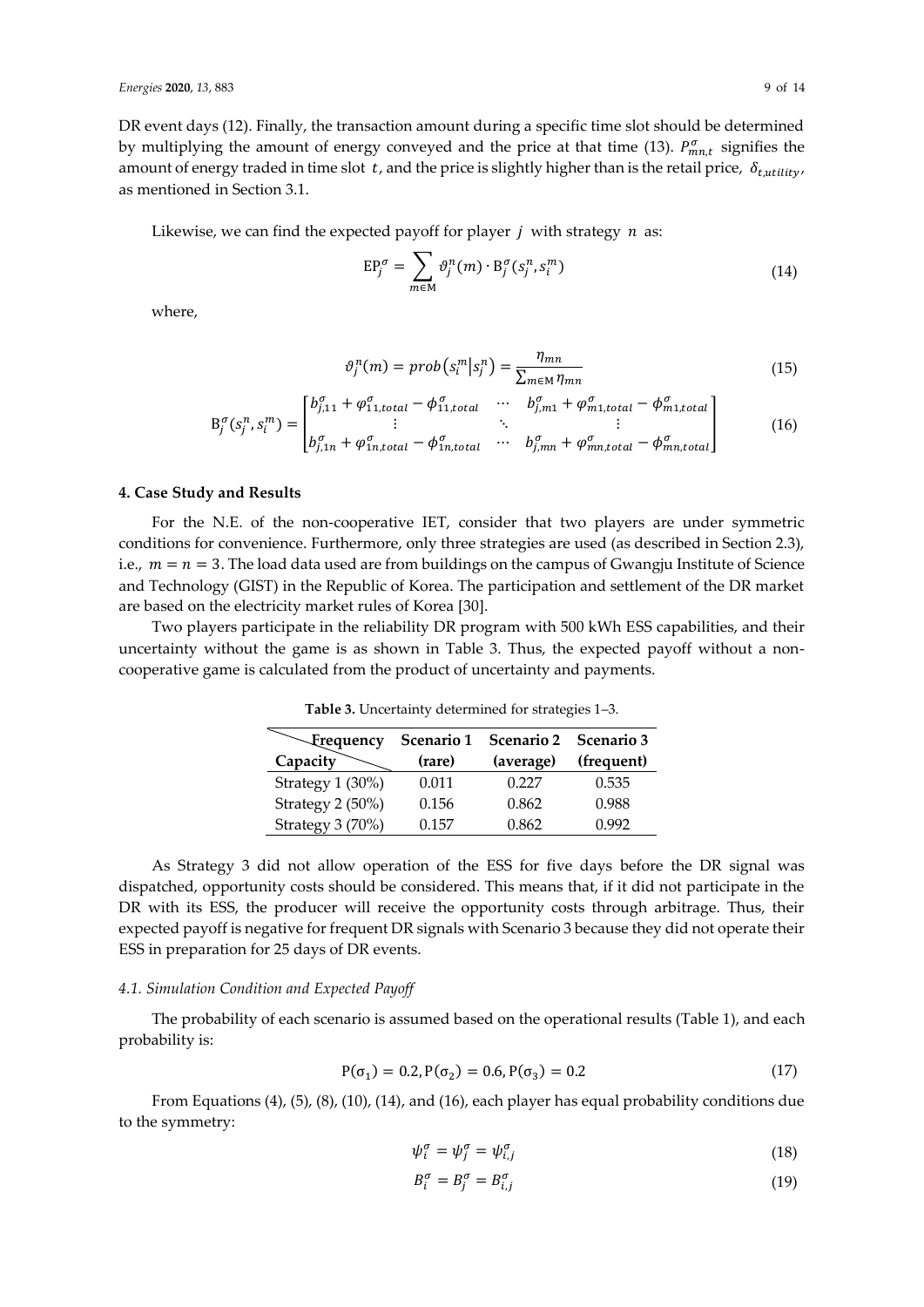$$
EP_i^{\sigma} = EP_j^{\sigma} = EP_{i,j}^{\sigma}
$$
 (20)

Furthermore, the results of the case study (Table 4) show that if  $\sigma = 1$ , almost any player will choose Strategy 3 and, if  $\sigma = 3$ , almost any player will choose Strategy 1. However, the characteristics of the players also influence their strategy. For example, a conservative actor will prefer Strategy 1 and a progressive actor will prefer Strategy 3, regardless of the scenario. Thus, the strategy probability is assumed as:

$$
\psi_{i,j}^1 = [0.1 \ 0.3 \ 0.6] \tag{21}
$$

$$
\psi_{i,j}^2 = [0.2 \ 0.6 \ 0.2] \tag{22}
$$

$$
\psi_{i,j}^3 = [0.6 \ 0.3 \ 0.1] \tag{23}
$$

| Table 4. Expected payoff for each strategy in the Korean Republic Won (KRW). |  |  |  |  |  |
|------------------------------------------------------------------------------|--|--|--|--|--|
|------------------------------------------------------------------------------|--|--|--|--|--|

| Frequency<br>Capacity | Scenario 1<br>(KRW) | Scenario 2<br>(KRW) | Scenario 3<br>(KRW) |
|-----------------------|---------------------|---------------------|---------------------|
| Strategy 1            | 5,035,314           | 3,939,188           | 2,369,467           |
| <b>Strategy 2</b>     | 7,168,387           | 1,175,245           | 101,870             |
| <b>Strategy 3</b>     | 9,217,954           | $-1,032,858$        | $-4,443,921$        |

Therefore, from two probability conditions, we can express  $\eta_{mn}$  as:

$$
\eta_{mn} = \begin{bmatrix} \eta_{11} & \eta_{12} & \eta_{13} \\ \eta_{21} & \eta_{22} & \eta_{23} \\ \eta_{31} & \eta_{32} & \eta_{33} \end{bmatrix} = \begin{bmatrix} 0.089 & 0.087 & 0.054 \\ 0.087 & 0.171 & 0.132 \\ 0.054 & 0.132 & 0.194 \end{bmatrix}
$$
(24)

The conditional payoff can be obtained through MCS based on the assumed parameters.

$$
B_{i,j}^{1} = \begin{bmatrix} 59,238 & 84,392 & 119,702 \\ 1,246,698 & 1,053,934 & 781,268 \\ 1,100,017 & 357,345 & 90,366 \end{bmatrix}
$$
(25)

$$
B_{i,j}^2 = \begin{bmatrix} 1,000,316 & 1,005,212 & 1,143,381 \\ 6,445,572 & 4,032,964 & 2,062,269 \\ 6,301,467 & -205,149 & 27,868 \end{bmatrix}
$$
(26)

$$
B_{i,j}^3 = \begin{bmatrix} 2,176,410 & 2,121,282 & 2,293,454 \\ 5,879,331 & 2,145,815 & 985,243 \\ 3,730,081 & -3,346,678 & -3,314,857 \end{bmatrix}
$$
(27)

Finally, we can calculate the expected payoff for each player:

$$
EP_{i,j}^{1} = \begin{bmatrix} 23,157 & 29,921 & 30,470 \\ 270,118 & 421,574 & 299,486 \\ 146,669 & 117,413 & 48,626 \end{bmatrix}
$$
 (28)

$$
EP_{i,j}^{2} = \begin{bmatrix} 391,033 & 356,393 & 291,043 \\ 1,396,541 & 1,613,186 & 790,537 \\ 840,196 & -67,406 & 14,996 \end{bmatrix}
$$
 (29)

$$
EP_{i,j}^{3} = \begin{bmatrix} 850,779 & 752,091 & 583,788 \\ 1,273,855 & 858,326 & 377,676 \\ 497,344 & -1,099,623 & -1,783,709 \end{bmatrix}
$$
(30)

## *4.2. Results in Strategic Form for N.E.*

As the game is symmetric for each player the results of each player is same, and the results of each scenario are showed in (28)-(30). Thus, we can generalize the results of each player's expected payoff with a strategic game form.

**Table 5.** Results of the game with Scenario 1, Scenario 2, and Scenario 3.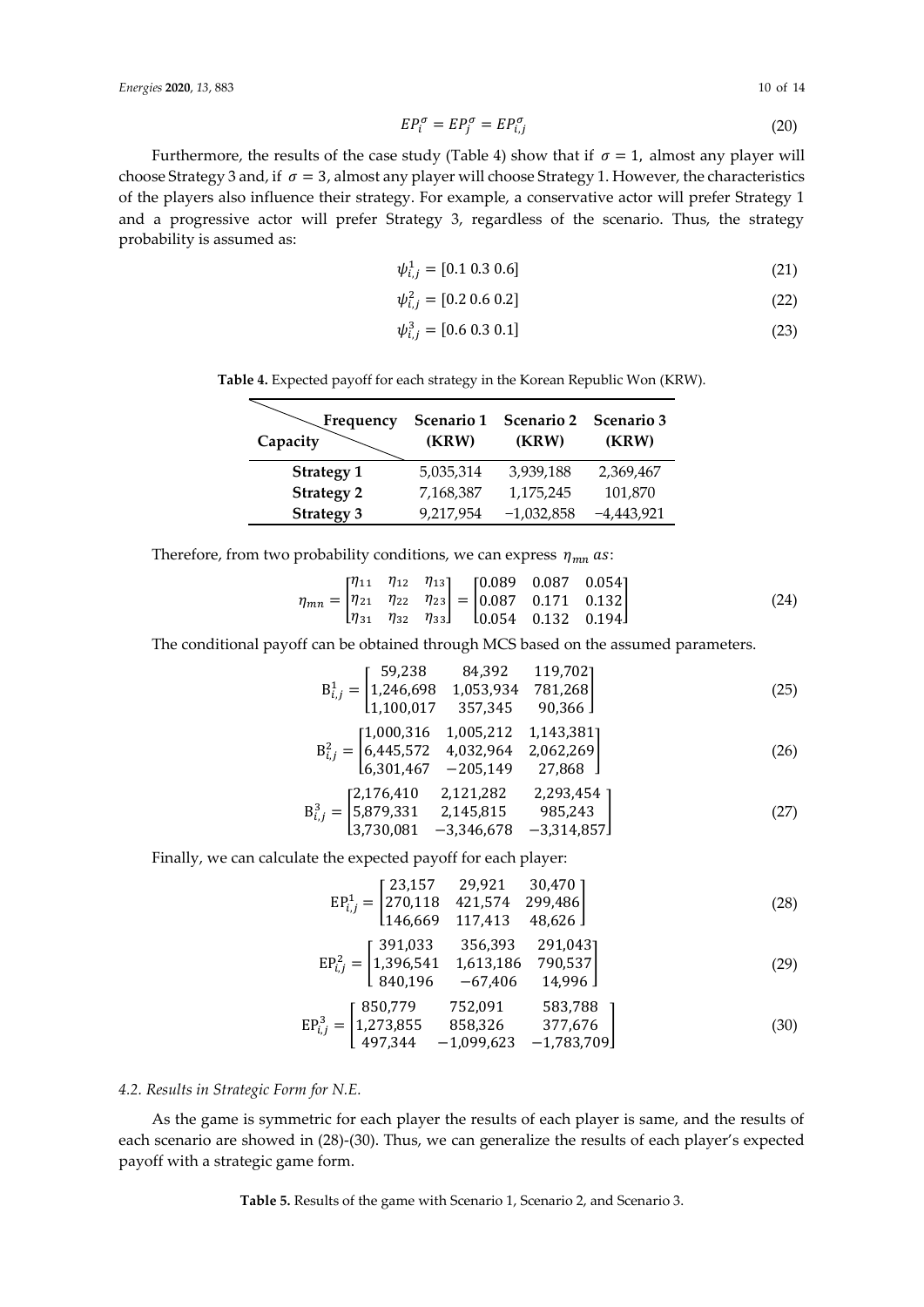|  | 11 of 14 |  |
|--|----------|--|
|  |          |  |

| Player <i>j</i> | $s_1^1$              | $s_2^1$                 | $s_3^1$                    |
|-----------------|----------------------|-------------------------|----------------------------|
| Player <i>i</i> | (KRW)                | (KRW)                   | (KRW)                      |
| $s_1^1$         | (23, 157, 23, 157)   | (29, 921, 270, 118)     | (30, 470, 146, 669)        |
| $s_2^1$         | (270, 118, 29, 921)  | (421, 574, 421, 574)    | (299, 486, 177, 413)       |
| $S_3^1$         | (146, 669, 30, 470)  | (177, 413, 299, 486)    | (48,626, 48,626)           |
| Player <i>j</i> | $s_1^2$              | $s_2^2$                 | $s_3^2$                    |
| Player i        | (KRW)                | (KRW)                   | (KRW)                      |
| $s_1^2$         | (391,033, 391,033)   | (356, 953, 1, 396, 541) | (291,043, 840,196)         |
| $s_2^2$         | (1,396,541,356,953)  | (1,613,186, 1,613,186)  | $(790, 537, -67, 406)$     |
| $s_3^2$         | (840, 196, 291, 043) | $(-67, 406, 790, 537)$  | (14,996, 14,996)           |
| Player <i>j</i> | $s_1^3$              | $s_2^3$                 | $S_3^3$                    |
| Player <i>i</i> | (KRW)                | (KRW)                   | (KRW)                      |
| $s_1^3$         | (850,779, 850,779)   | (752,091, 1,273,855)    | (583, 788, 497, 344)       |
| $s_2^3$         | (1,273,855,752,091)  | (858, 326, 858, 326)    | $(377, 676, -1, 099, 623)$ |
| $S_3^3$         | (497, 344, 583, 788) | $(-1,099,623,377,676)$  | (–1,783,709, –1,783,709)   |

Table 5 shows the expected payoffs for each strategy  $s_{i,j}^{\sigma}$  of player i and player j for scenario  $\sigma$ , and results also show that the Nash equilibrium (N.E.) strategy is Strategy 2, and Table 6 shows the results of participating in indirect energy trading (IET).

**Table 6.** Comparison of uncertainties.

| Frequency<br>Capacity |        | Scenario 1 Scenario 2 Scenario 3 |        |
|-----------------------|--------|----------------------------------|--------|
| Without IET           | 0.1556 | 0.8616                           | 0.9880 |
| With IET              | 0.0240 | 0.3865                           | 0.7370 |

Thus, we can derive the results of Tables 6 and 7 through the process of MCS. As MCS is a very effective tool for dealing with the uncertainty problem, we can confirm the validity of results in Tables 6 and 7 by reflecting the actual performance in Korea to the parameters assumed in MCS.

| Frequency   |           | Scenario 1 Scenario 2 Scenario 3 |           |
|-------------|-----------|----------------------------------|-----------|
| Capacity    | (KRW)     | (KRW)                            | (KRW)     |
| Without IET | 7,168,387 | 1,175,245                        | 101,870   |
| With IET    | 8,285,459 | 5,208,124                        | 2,232,660 |

**Table 7.** Comparison of expected payoff.

The results show that participants could improve their expected payoff by participating in IET, and the results show reliability in decreasing uncertainty. The uncertainty is decreased by 0.1316, 0.4751, and 0.2510, respectively, for Scenarios 1–3, and these reductions are related to the amounts of the expected payoffs. The payoff shows the most significant rise in Scenario 2, which models the average situation in Korea, and the payoff increase is about 4,032,879 Korean Republic Won (KRW). Furthermore, the total increment in expected payoff resulting from IET is 7,280,741 KRW.

Thus, the proposed DR participation using ESS and IET methods as a valuable complement would be economically feasible under the DR market conditions in Korea, and could consequently help stimulate the DR market.

### **5. Conclusions**

We have implemented the MCS technique to handle the uncertainty from randomness of DR dispatch. At first, we generated a probabilistic model to predict DR event times, and strategies were suggested for participation in DR using ESS. Proposed strategies are related to the CBL and the discharging pattern occurring before a DR event, and they utilize operational results. However, these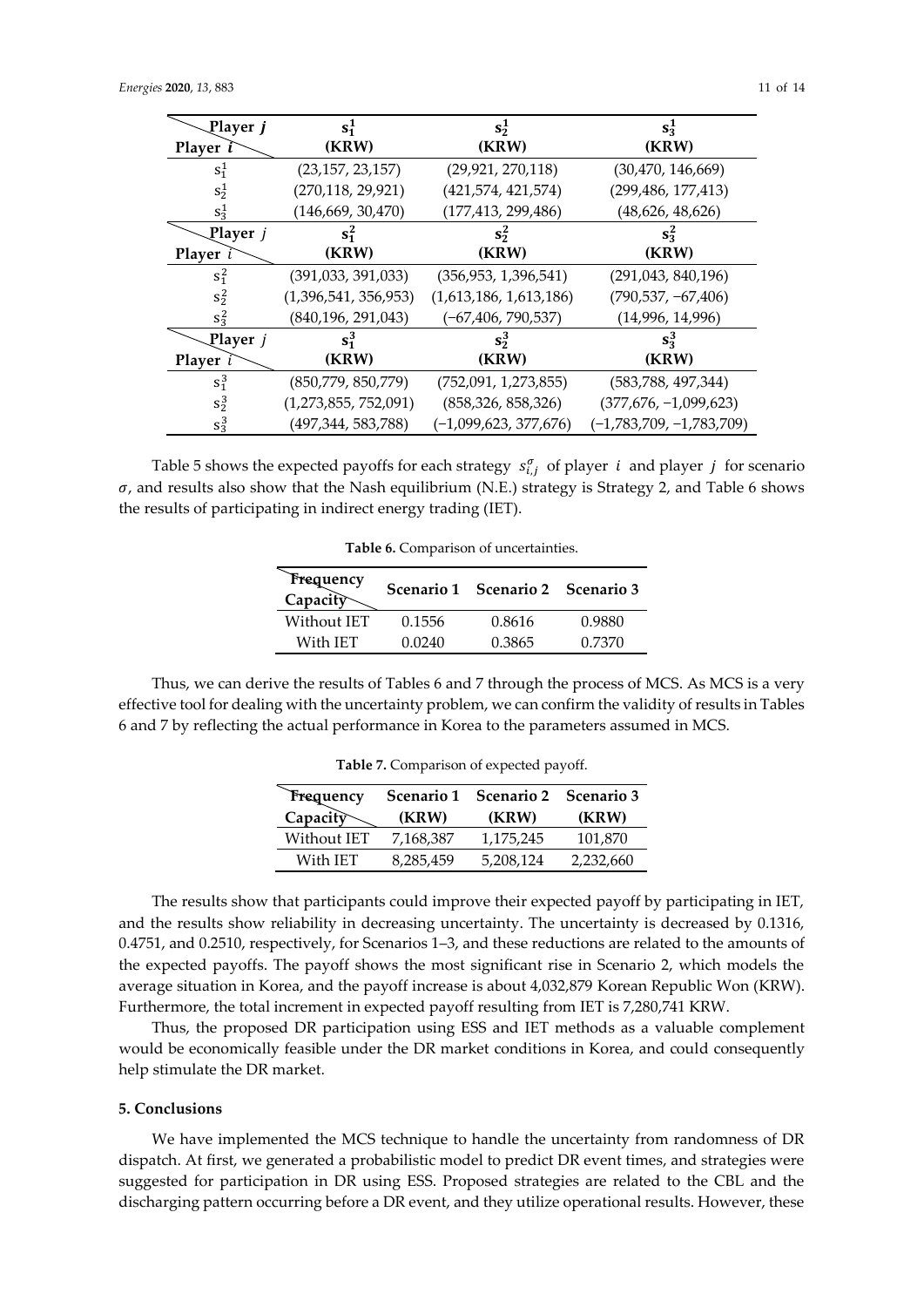strategies, except for the first one, have relatively high uncertainties (Table 3) when DR events occur on more than 15 days during a year. A high level of uncertainty is inevitable because of the low DR prediction performance; owing to uncertainty, the potential DR participants are reluctant to participate in a DR program. Therefore, as an alternative to the relatively high uncertainty, the IET method is proposed to allow the sharing of the extra energy contained in ESS. IET was used with the partially symmetric non-cooperative game, meaning that each player is unaware of the other's DR participation strategy or DR prediction success. Moreover, a case study based on the MCS was conducted with GIST building data and a set of reasonable starting assumptions. The results of the case study show that the uncertainty is effectively reduced by using the IET method, despite the poor DR prediction performance. Thus, prosumers can participate in the DR program with their ESS and via IET, even though they are unable to predict the occurrence of the DR event reliably. However, as IET is conducted under P2P conditions, further study on the operation of the P2P-based market in Korea should be undertaken.

**Author Contributions:** Conceptualization, J.R. and J.K.; Data analysis, simulation and methodology framework development, J.R. and J.K.; Writing, review, and editing, J.R. and J.K. Project management and supervision, J.K. All authors have read and agreed to the published version of the manuscript.

**Funding:** This work was supported by the Korea Institute of Energy Technology Evaluation and Planning (KETEP) and the Ministry of Trade, Industry & Energy (MOTIE) of the Republic of Korea (No. 20171210200810).

**Conflicts of Interest:** The authors have no conflicts of interest to declare

# **References**

- 1. John, J.S. *A How-to Guide for Transactive Energy*; Greentech Media Inc.: Cambridge, MA, USA, 2013; Available online: http://www.greentechmedia.com/articles/read/a-how-to-guide-for-transactive-energy (accessed on 6 January 2020).
- 2. *GridWise Transactive Energy Framework Version 1.0*; The GridWise Architecture Council, US Department of Energy: Washington, DC, USA, 2015; Available online: https://www.gridwiseac.org/pdfs/te\_framework\_report\_pnnl-22946.pdf (accessed on 6 January 2020).
- 3. International Renewable Energy Policy Change and Market Analysis, Report of Korea Energy Economics Institute. 2018. Available online: http://www.keei.re.kr/web\_keei/d\_results.nsf/0/66E351F39B9CC585492583CE00294E53/\$file/%EA%B8%B 0%EB%B3%B8%202018-

27\_%EA%B5%AD%EC%A0%9C%20%EC%8B%A0%EC%9E%AC%EC%83%9D%EC%97%90%EB%84%88 %EC%A7%80%20%EC%A0%95%EC%B1%85%EB%B3%80%ED%99%94%20%EB%B0%8F%20%EC%8B% 9C%EC%9E%A5%EB%B6%84%EC%84%9D.pdf (accessed on 30 January 2020).

- 4. D'Hulst, R.; Labeeuw, W.; Beusen, B.; Claessens, S.; Deconinck, G.; Vanthournout, K. Demand response flexibility and flexibility potential of residential smart appliances: Experiences from large pilot test in Belgium. *Appl. Energy* **2015**, *155*, 79–90, doi:10.1016/j.apenergy.2015.05.101.
- 5. Benefits of Demand Response in Electricity Markets and Recommendations for Achieving Them. U.S. Department of Energy. 2016. Available online: https://www.smartgrid.gov/files/Benefits\_Demand\_Response\_in\_Electricity\_Markets\_Recommendati\_20 0608.pdf (accessed on 6 January 2020).
- 6. Demand Response Market Status and Operational Information. KPX, Korea. Available online: http://dr.kmos.kr/web/list.do?boardType=06 (accessed on 6 January 2020).
- 7. Kang, J.; Lee, S. Data-driven prediction of load curtailment in incentive-based demand response system. *Energies* **2018**, *11*, 2905, doi:10.3390/en11112905.
- 8. Lee, W.; Kang, B.O.; Jung, J. Development of the energy storage system scheduling algorithm for simultaneous self-consumption and demand response program participation in South Korea. *Energy* **2018**, *161*, 963–973, doi:10.1016/j.energy.2018.07.190.
- 9. Kang, B.O.; Hwang, B.G.; Kwon, K.; Jung, J.S. Operational strategy of energy storage system (ESS) to participate in demand response (DR) market for industrial customer. *New. Renew. Energy* **2017**, *13*, 4–12, doi:10.7849/ksnre.2017.6.13.2.004.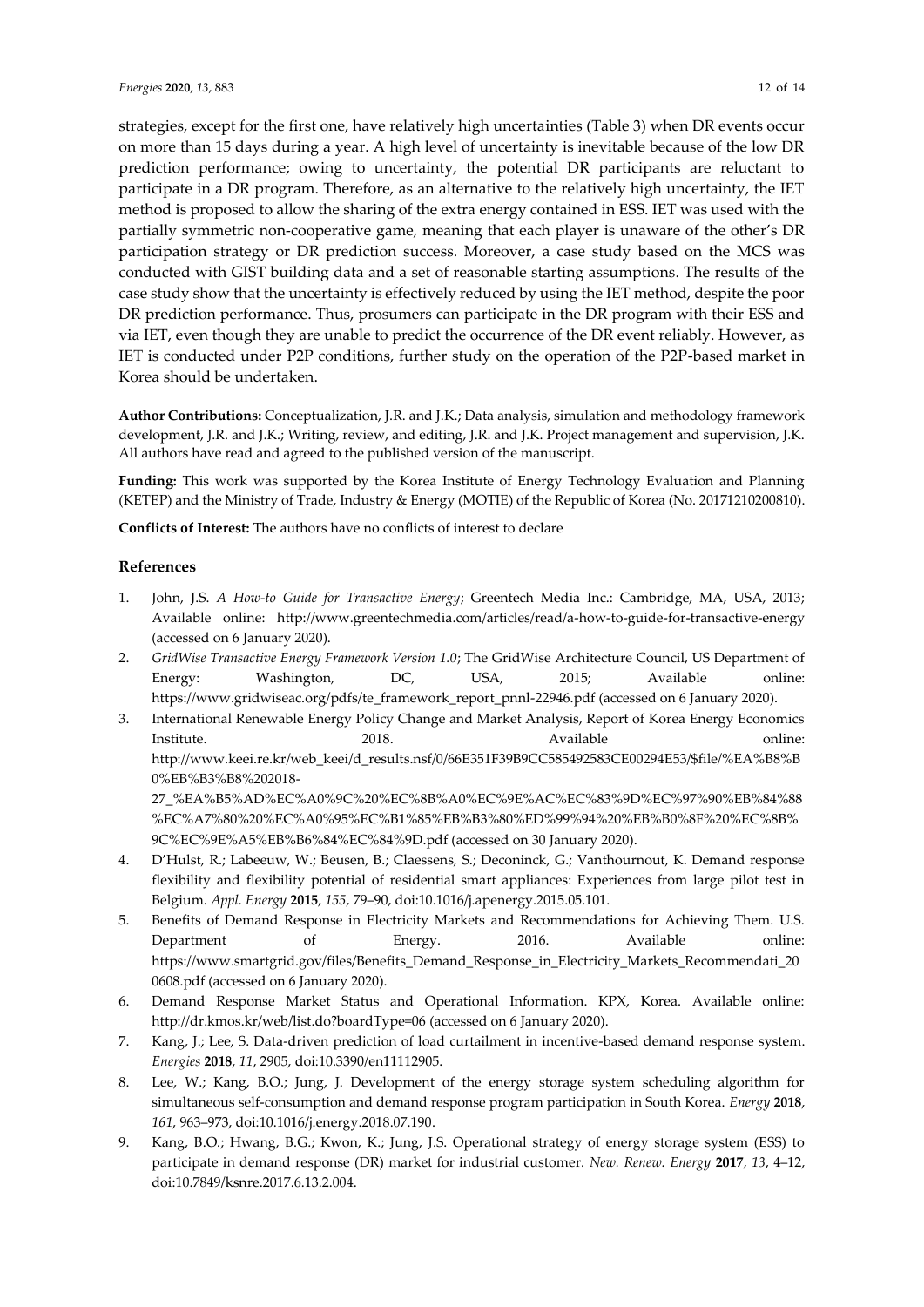- 10. ISO. *Guide to the Expression of Uncertainty in Measurement*; Corrected and Reprinted in 1995; ISO: Geneva, Switzerland, 1993.
- 11. Cox, M.; Harris, P. The Planned Supplemental Guide to the GUM: Numerical Methods for Propagating Distributions, National Physical Laboratory, UK, 2001. Available online: http://www.npl.co.uk/ssfm/index.html (accessed on 30 January 2020).
- 12. Harrison, R.L. Introduction to Monte Carlo Simulation. *AIP Conf. Proc.* **2010**, *1204*, 17–21.
- 13. Siebert, B.R.L. *Monte-Carlo Methods: Scope and Limitations, Estimation of Measurement Uncertainty by Means of Monte-Carlo Integration*; Physikalisch-Technische Bundesanstalt: Braunschweig, Germany, 2001.
- 14. Dobney, A.; Klinkerberg, H.; Souren, F.; Van Borm, W. Uncertainty calculations for amount of chemical substance measurements performed by means of isotope dilution mass spectrometry as part of the PERM project. *Anal. Chim. Acta* **2000**, *420*, 89–94.
- 15. Hao, H. Modeling Dynamic Demand Response Using Monte Carlo Simulation and Interval Mathematics for Boundary Estimation. *IEEE Trans. Smart Grid* **2015**, *6*, 2704–2713, doi:10.1109/TSG.2015.2435011.
- 16. Jonathan, A.S. Demand Response Contracts as Real Options: A Probabilistic Evaluation Framework Under Short-Term and Long-Term Uncertainties. *IEEE Trans. Smart Grid* **2016**, *7*, 868–878, doi:10.1109/TSG.2015.2405673.
- 17. Heng, S. Data-Driven Uncertainty Quantification and Characterization for Household Energy Demand across Multiple Time-Scales. *IEEE Trans. Smart Grid* **2019**, *10*, 3092–3102, doi:10.1109/TSG.2018.2817567.
- 18. Mohsenian-Rad, A.H.; Wong, V.W.S.; Jatskevich, J.; Schober, R.; Leon-Garcia, A. Autonomous demand side management based on game-theoretic energy consumption scheduling for the future smart grid. *IEEE Trans. Smart Grid* **2010**, *1*, 320–331, doi:10.17485/ijst/2016/v9i43/101858.
- 19. Sheikhi, A.; Rayati, M.; Bahrami, S.; Ranjbar, A.M.; Sattari, S. A cloud computing framework on demand side management game in smart energy hubs. *Electr. Power Energy Syst.* **2015**, *64*, 1007–1016, doi:10.1016/j.ijepes.2014.08.020.
- 20. Serrano, R. Cooperative Games: Core and Shapley Value. In *Encyclopedia of Complexity and Systems Science*; Springer: Berlin, Germany, 2017; Available online: https://www.brown.edu/Departments/Economics/Faculty/serrano/pdfs/2008ECSS.pdf (accessed on 6 January 2020).
- 21. Wang, H. Incentivizing energy trading for interconnected microgrids. *IEEE Trans. Smart Grid* **2018**, *9*, 2647– 2657, doi:10.1109/TSG.2016.2614988.
- 22. Li, J.; Wang, J.; Zhang, Y.J.A. Distributed transactive energy trading framework in distribution networks. *IEEE Trans. Power Syst.* **2018**, *33*, 7215–7227, doi:10.1109/tpwrs.2018.2854649.
- 23. Kim, H.; Lee, J.; Bahrami, S.; Wong, V.W.S. Direct energy trading of microgrids in distribution energy market. *IEEE Trans. Power Syst.* **2020**, *35*, 639–651, doi:10.1109/TPWRS.2019.2926305.
- 24. Adika, C.O.; Wang, L. Non-cooperative decentralized charging of homogeneous households' batteries in a smart grid. *IEEE Trans. Smart Grid* **2014**, *5*, 1855–1863. Available online: https://arxiv.org/ftp/arxiv/papers/1911/1911.06500.pdf (accessed on 6 January 2020 ).
- 25. Wang, J.; Dou, X.; Guo, Y.; Shao, P.; Zhang, X. Purchase strategies for power retailers based on the noncooperative game. *Energy Procedia* **2019**, *158*, 6652–6657, doi:10.1016/j.egypro.2019.01.039.
- 26. Atzeni, I.; Ordonez, L.G.; Scutari, G.; Palomar, D.P.; Fonollosa, J.R. Noncooperative day-ahead bidding strategies for demand-side expected cost minimization with real-time adjustments: A GNEP approach. *IEEE Trans. Sig. Process* **2014**, *62*, 2397–2412, doi:10.1109/TSP.2014.2307835.
- 27. Motalleb, M.; Ghorbani, R. Non-cooperative game-theoretic model of demand response aggregator competition for selling stored energy in storage devices. *Appl. Energy* **2017**, *202*, 581–596, doi:10.1016/j.apenergy.2017.05.186.
- 28. Wang, G.; Zhang, Q.; Li, H.; McLeellan, B.C.; Chen, S.; Li, Y.; Tian, Y. Study on the promotion impact of demand response on distributed PV penetration by using non-cooperative game theoretical analysis. *Appl. Energy* **2017**, *185*, 1869–1878, doi:10.1016/j.apenergy.2016.01.016.
- 29. Van de Schoot, R.; Broere, J.J.; Perryck, K.H.; Zondervan-Zwijnenburg, M.; van Loey, N.E. Analyzing small data sets using Bayesian estimation: The case of posttraumatic stress symptoms following mechanical ventilation in burn survivors. *Eur. J. Psychotraumatol* **2015**, *6*, 25216, doi:10.3402/ejpt.v6.25216.
- 30. Electricity Market Rules, KPX. Available online: https://www.kpx.or.kr/eng/contents.do?key=299 (accessed on 6 January 2020).